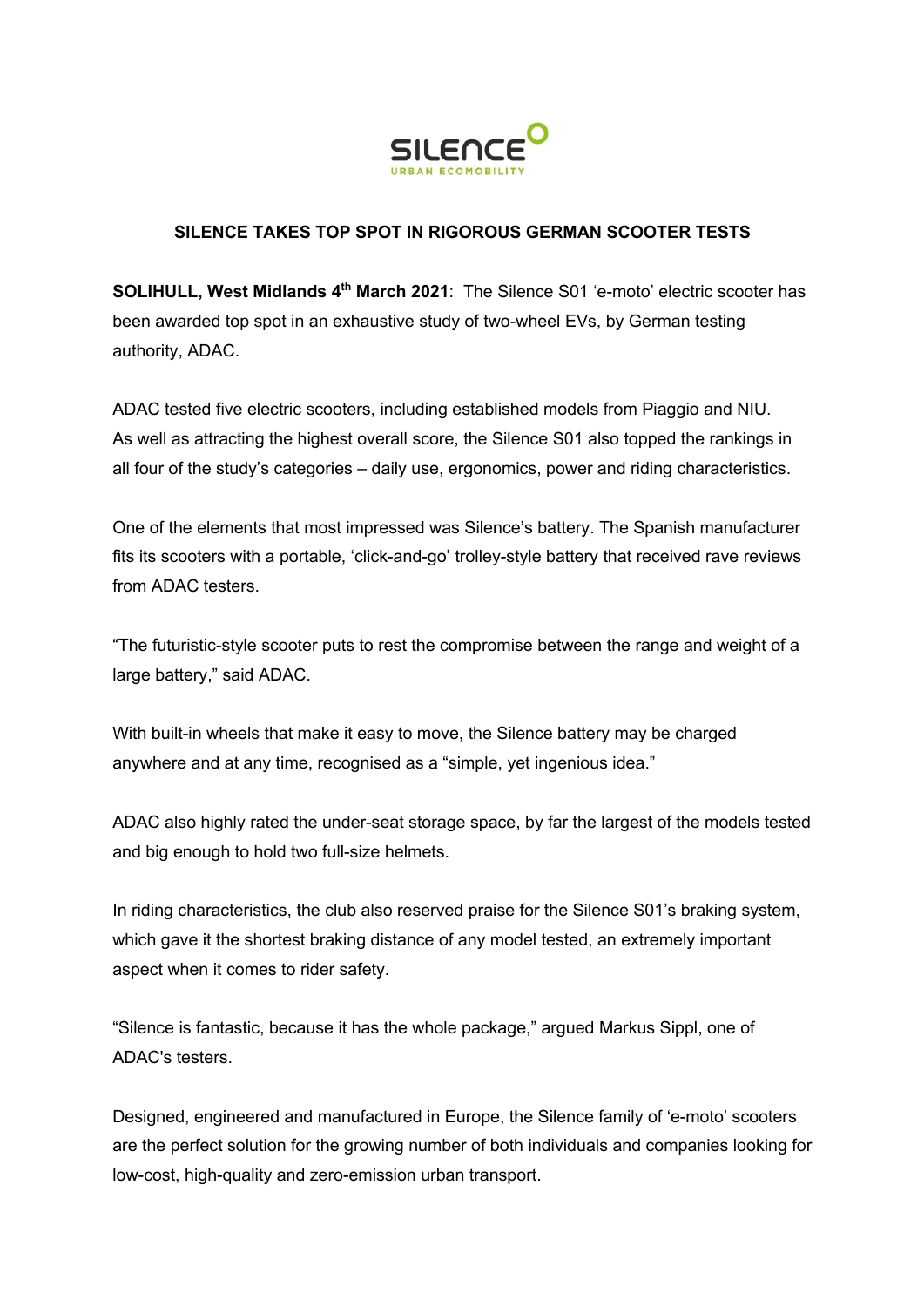Silence all-electric performance eliminates emissions, noise and vibrations and can reduce running costs to around £1 per 100 miles travelled – a massive 80% reduction compared to conventional alternatives.

A family of four Silence models are now available in the UK, priced from £2,695 OTR, each benefitting from a comprehensive warranty package.

The first UK Silence flagship store will open its doors in quarter one of 2021. In the meantime, customers can contact the team to ask questions, book test rides or place orders via the Silence website www.silenceuk.com

## **Ends**

Further information: Gabi Whitfield, Silence UK 07566 248 172 **gabi@silenceuk.com**

**Models tested:** The Silence S01 was ranked top, followed by the Govecs Schwalbe L3e and the Piaggio Vespa Elettrica 70, the NIU NQi GT was ranked fourth and the Trinity Uranus R ranked fifth. Electric Scooter Group Test | ADAC - YouTube

## **About ADAC**

ADAC (Allgemeiner Deutscher Automobil Club, in German) is one of Europe's most prestigious motor clubs. It has 18 million members, and its main service is roadside assistance, although this is just one of the many services it offers, which include expert vehicle reviews based on all manner of objective tests. A positive or negative review from ADAC can have a major impact in the competitive German market.

## **About Silence:**

Silence is the leading manufacturer of electric motorcycles in Europe. For the past 9 years, it has been designing, developing and manufacturing electric scooters and battery packs using in-house technology. With its headquarters and manufacturing and development facilities in Barcelona, Silence boasts an extensive sales network throughout Spain and Europe. Customers include Acciona, Seat, Telepizza, Ara Vinc, the Spanish Postal Service, Zena Group, Cooltra, B:SM and the Madrid and Barcelona city councils. Its main shareholders